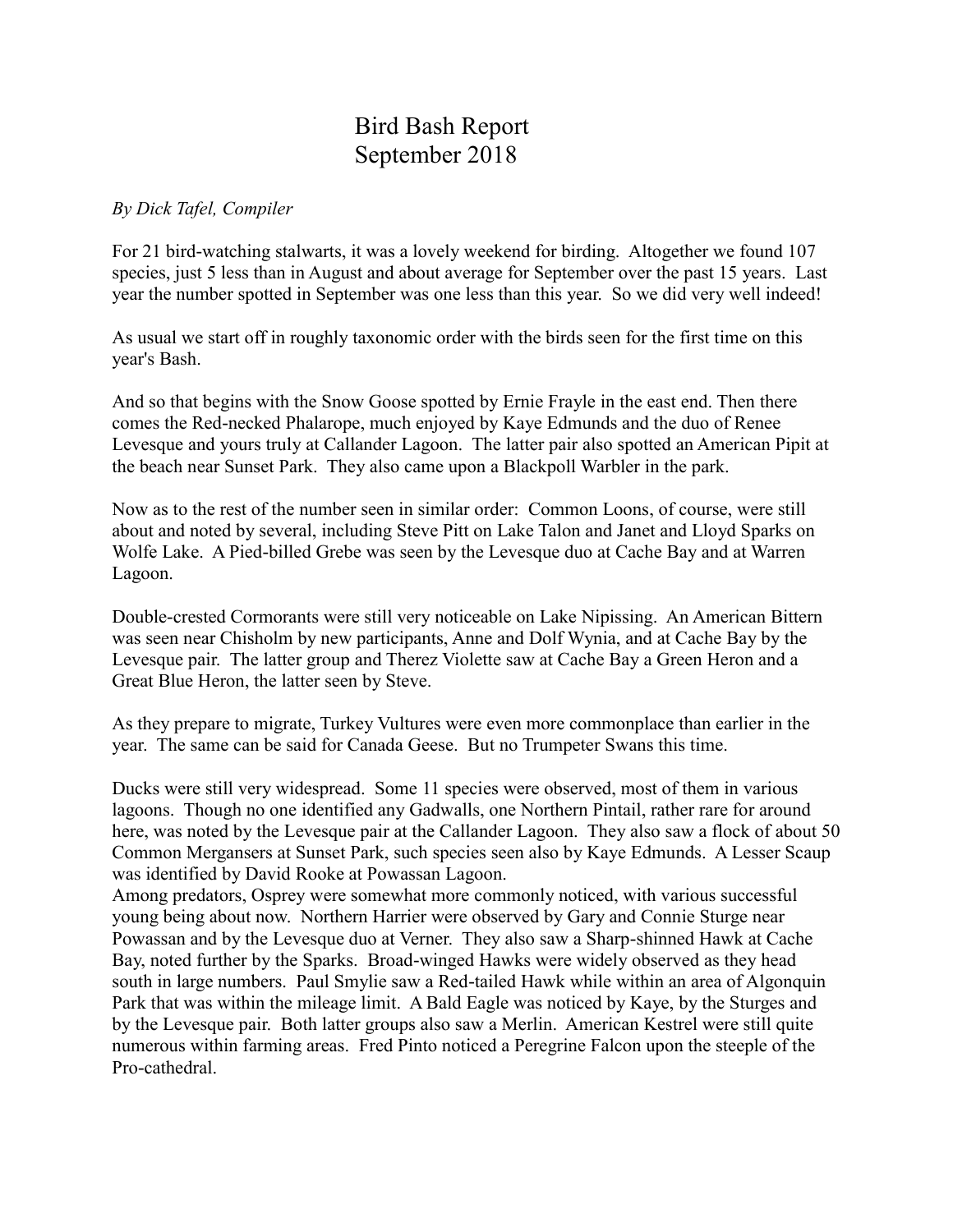Ruffed Grouse were on Ernie's and Kaye's lists. The Sturges saw Wild Turkey. American Coots were plentiful at Warren Lagoon, observed by the Levesque duo. They also saw Sandhill Cranes, as did the Wynias, the Sturges, Ernie and Kaye.

Now we get to the shorebirds. Seven species (other than the earlier first of the year one) were identified. David saw Semipalmated Sandpipers, Least Sandpipers and Lesser Yellowlegs at Powassan Lagoon. The Levesque pair also saw Lesser Yellowlegs, as well as Greater Yellowlegs, the latter at Callander Lagoon. They also saw a Spotted Sandpiper at Sunset Park. Kaye saw a Semipalmated Plover there. The Sturges noted Killdeer.

Bonaparte's Gulls were at Sunset Park, noted by Kaye and the Levesque duo. Of course, both Ring-billed and Herring Gulls were numerous. Two Common Terns were noted by the Levesque pair at Sunset Park. They also noted Caspian Terns at Cache Bay, seen also by Therez and Kaye.

Rock Pigeons were very numerous, with Mourning Doves less so.

A Barred Owl, the first since June, was heard by Paul.

Ruby-throated Hummingbirds had not quite all left and were still at Peter and Pam Handley's, the Sturges', Ernie's and the Sparks' feeders.

A Belted Kingfisher was seen by Steve, by Kaye and by Ernie.

The five main woodpecker species, including the sapsucker and the flicker, were noted by many observers, including John Levesque who saw both the Yellow-bellied Sapsucker and the Downy Woodpecker.

A Least Flycatcher was identified by the Sparks and Steve. Eastern Phoebes were spotted by the Levesque duos and the Sturges, who also observed Eastern Kingbirds.

The Levesque pair found both Philadelphia and Red-eyed Vireos, the latter also seen by the Sparks.

Many Blue Jays, American Crows and to a lesser extent, Common Ravens, were around.

Tree Swallows were discovered solely by Kaye. It seems no other swallows were still about.

Black-capped Chickadees were as numerous as ever, with both nuthatches, though less numerous, still quite widespread. A Brown Creeper was discovered by the Levesque pair at Cache Bay.

Both Ruby-crowned and Golden-crowned Kinglets were found by Lori Anderson and Ken Gowing east of Powassan.

The Eastern Bluebird was spotted by the Levesque duo on Stewart's Road, by Ernie in the east end, and a flock of a dozen by the Sturges near Powassan. The latter pair also found a Veery.